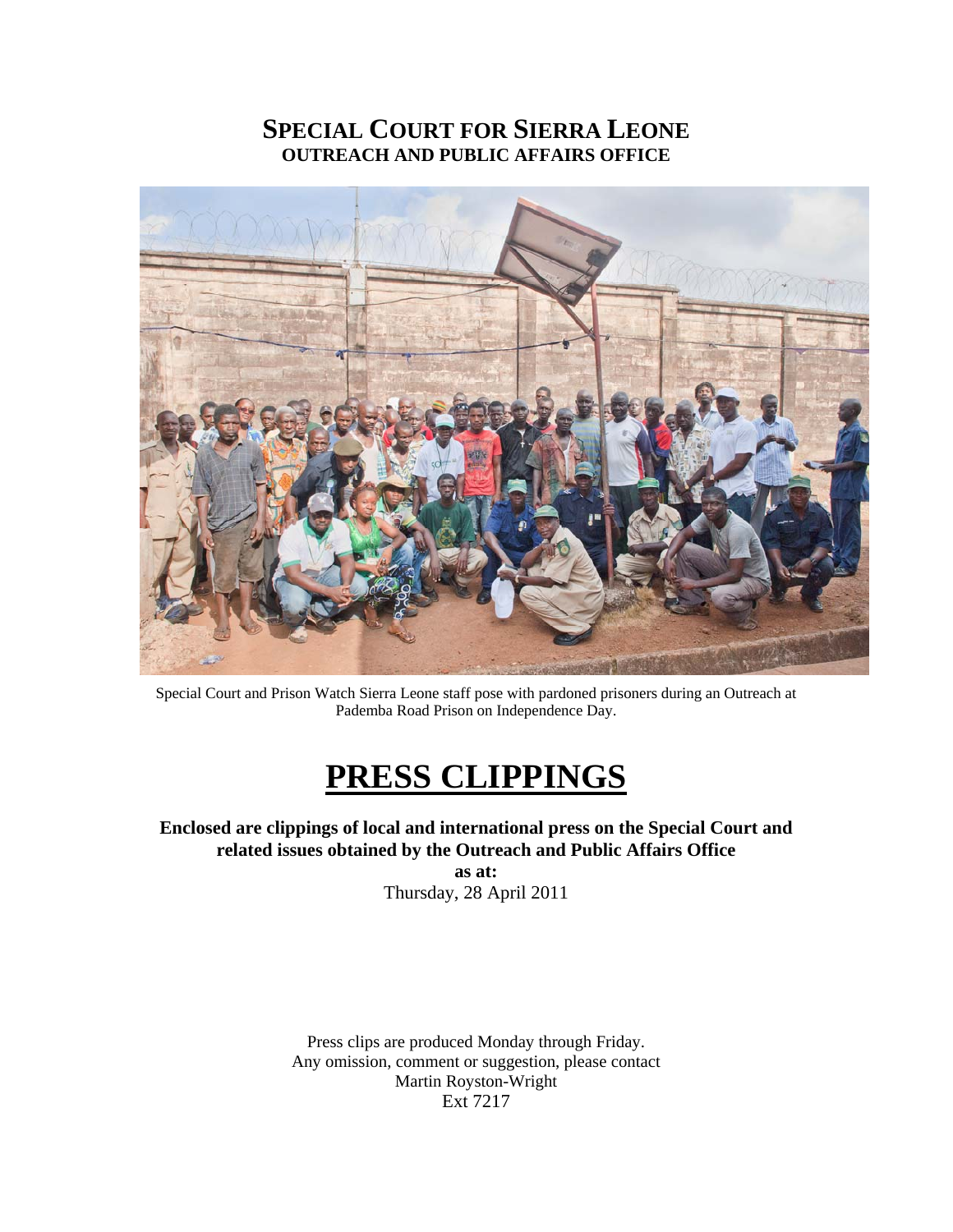| <b>Local News</b>                                                                          |           |
|--------------------------------------------------------------------------------------------|-----------|
| Sierra Leone Can Overtake Rwanda' - Deputy Information Minister / Government Press Release | Page 3    |
| <b>International News</b>                                                                  |           |
| Ivory Coast: Truth or Justice? / International Justice Tribune                             | Pages 4-5 |
| US Trial Begins for Man Accused in Rwandan Genocide / Voice of America                     | Page 6    |
| First ICC Trial to Conclude / <i>International Justice Tribune</i>                         | Page 7    |
| The Woes Facing Kenya's Truth Commission / International Justice Desk                      | Pages 8-9 |

2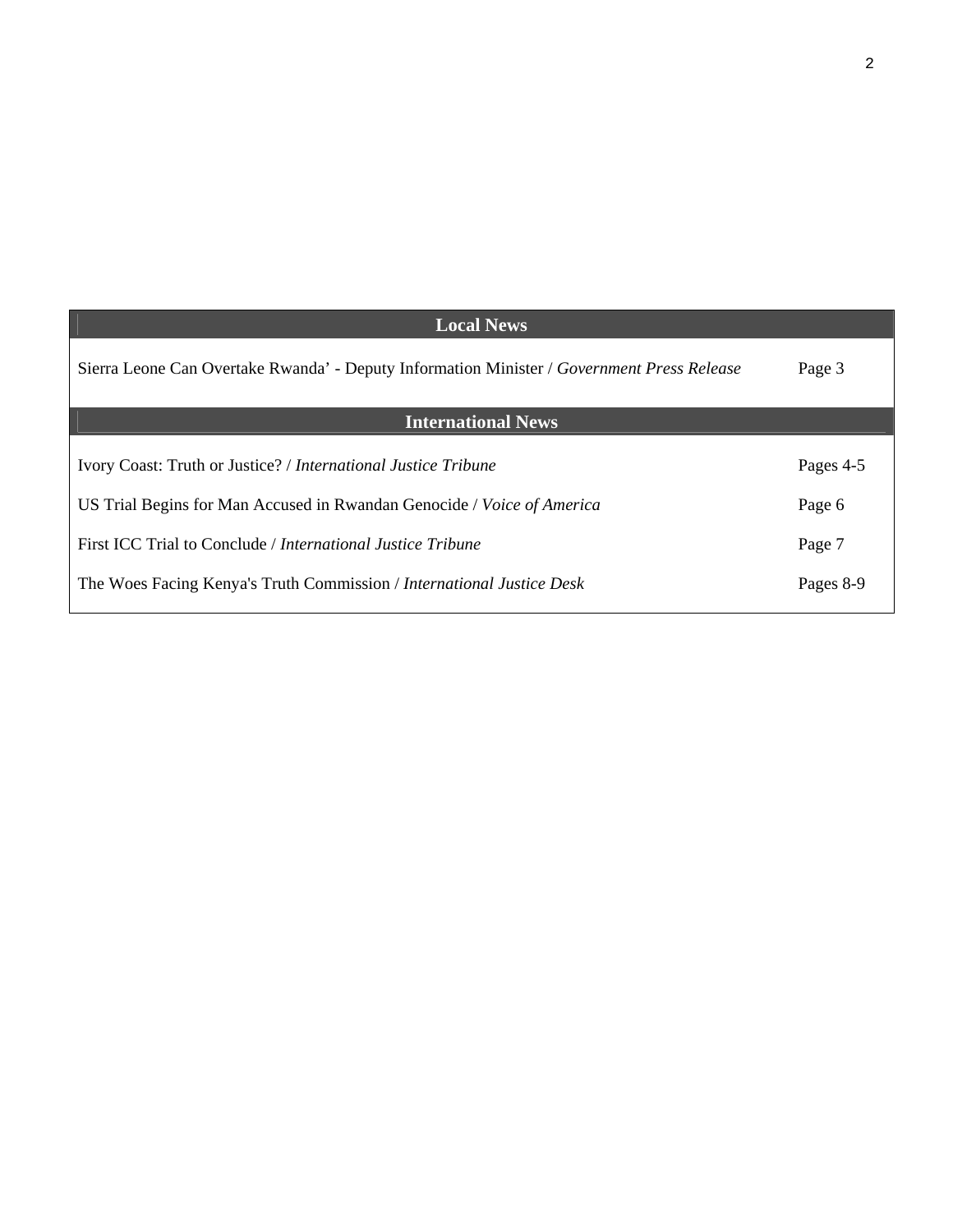## PRESS RELEASE Friday, 22 April 2011

### **'Sierra Leone can overtake Rwanda' - Deputy Information Minister**

The Deputy Minister of Information and Communications, Hon. Sheka Tarawalie, has said the socio-economic developments that he has seen in Rwanda are phenomenal and worth commending, especially against the background of that country having gone through perhaps the most atrocious war in contemporary times.

"It's great. It's amazing. The roads, the electricity, the water supply, the co-habitation, the peace. It simply tells the story of a resilient people, a people ready to put the past behind them and strive forward. For this, there's need to commend the strong and disciplined leadership of President Paul Kagame," the Deputy Minister and Co-Government Spokesman who's visiting his wife's home-country for the first time said. "Here's a country which went through terrible circumstances much more than we did in Sierra Leone; but you can't imagine how rapid they have recovered, how fast they have catapulted themselves into an enviable nation. You see progress everywhere. The people are merely saying through their action that love can conquer evil. A mere agrarian society has turned itself into the cleanest and arguably the fastest-growing country in Africa."

Notwithstanding, the Deputy Minister is positive that Sierra Leone now has what it takes to match Rwanda's record and even overtake it: "The age-old problem of Sierra Leone was that of leadership. But by all indications, we now have a committed and development-oriented leadership in President Ernest Bai Koroma. You can see that his style of leadership bears the marks of President Kagame's, and it's no wonder that the former Prime Minister of Britain Tony Blair has openly said the two Presidents are the best in Africa. However, I am very optimistic that Sierra Leone will overtake Rwanda under President Koroma's leadership."

In explaining his optimism, the Deputy Minister said, "We have what Rwanda does not have. We are not a landlocked country. There's so much we can accrue through the sea – through our port, through our marine resources. And we have the gold, the diamond, the iron ore, the bauxite, and you name them. With President Koroma's leadership style as encapsulated in the Agenda for Change, I see no reason why we would soon not be able to overtake Rwanda."

Meanwhile, the Deputy Minister ensured he spoke to the Special-Court-imprisoned Sierra Leoneans in Rwanda via telephone, but could not see them in person. He told them that he was speaking to them as Sierra Leoneans, and that even as Sierra Leone is celebrating its Golden Jubilee, their "incarceration is a reminder that never again should Sierra Leone go to war against itself. You cannot celebrate with us because apparently you contributed to the evil that befell us; and you are paying for that. But you need not totally lose hope. Today is Good Friday. Remember that there's an Easter too. Your families back home will celebrate with us," he told the former leaders of the Revolutionary United Front (RUF), the Armed Forces Revolutionary Council (AFRC), and the Kamajor/Civil Defence Force (CDF) who are serving varied lengthy sentences.

 He told them that since they are provided with facilities like access to satellite television, they would be able to monitor events back home now with the upgrading of the Sierra Leone Broadcasting Corporation television to a satellite status "to see the quiet revolution that is going on under the leadership of President Koroma."

**Abdul Karim Koroma Information Attaché Sierra Leone Embassy Addis Ababa, Ethiopia 22 April 2011**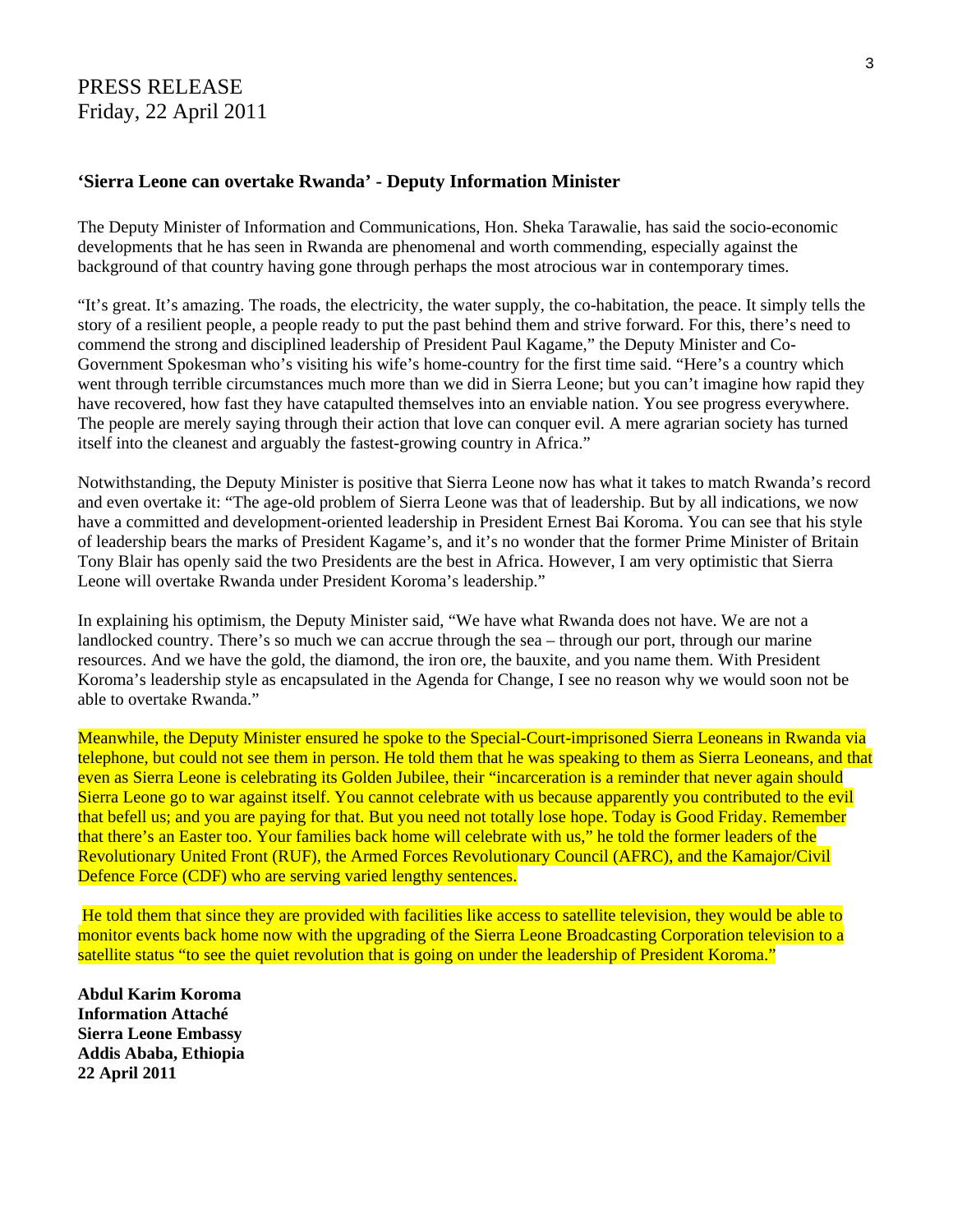# International Justice Tribune

Wednesday, 27 April 2011

## **Ivory Coast: truth or Justice?**

#### *By Thijs Bouwknegt, Amsterdam*

How salubrious and healing are Truth and Reconciliation Commissions? This question rears its head again in Ivory Coast. The country's new president hopes such a commission would restore the calm needed for a future of peace. At the same time, it could offer Ouattara the possibility of not having to appear in court.

One of the first statements made by Allasane Ouattara as president, after he had finally crushed his rival, was: 'a truth and reconciliation commission is going to heal the wounds of the civil war'. Ouattara is facing the emblematic problem of political transition: he has to rebuild the country and settle the past.

Ivory Coast's much divided population must find a way to live side by side, while the two former presidential rivals must bear responsibility for possible crimes against humanity their troops might have committed. Is it a matter for a TRC, or for judges in a court of law?

Ouattara looks at South Africa, which serves as the classic example of dealing with a brutal past without the interference of judges. Desmond Tutu's truth commission in the 1990s uncovered the atrocities of Apartheid. Victims were heard in public, while perpetrators were offered amnesty in exchange for confessions. The commission's purpose was to document past atrocities, reconcile the black and white populations, and reach justice. In South Africa, healing was more important than retribution in court.

#### **Global trend**

They became a global trend: official probes into large scale human rights violations, repression or disappearances. Often these commissions dealt with recognising the victims' suffering, documenting crimes and reconciling former rivals.

Historically, TRCs have been popular in dealing with military juntas in Latin America. Reconciliation initiatives after the war in the former Yugoslavia, however, failed. The US city of Greensboro looked into racial unrest in 1979, while in Canada a commission is currently probing the treatment of its indigenous people.

TRCs were also set up in Asia. Earlier this year, the South Korean commission published an extensive report on human rights violations dating back to the 1950s. Last year, Thailand created a commission which examined the country's bloody political unrest earlier that year.

#### **Africa**

Africa has the highest number of TRCs. Often these proved to be a façade for impunity. The world's first truth commission was set up by Uganda's mass murderer Idi Amin. Conclusions from a number of other TRCs remain obscure to this day. Who would still remember Robert Mugabe's murderous campaigns in Matabeleland in the 1980s? A commission of inquiry examined the matter, but its report remained confidential.

In Liberia, Ivory Coast's neighbour, the TRC was seen as the only solution for answering the question of justice after a decade of civil war. However, notorious warlords consequently escaped prosecution.

Other TRCs were doomed to fail. Burundi was too divided to discuss its genocidal episodes, while in Eastern Congo the examiners had blood on their hands. In Kenya, where hearings started last week, political wrangling overshadows the content of the subject matter. Chad reached a small victory: documented atrocities formed the basis of a court case against former President Hisséne Habré.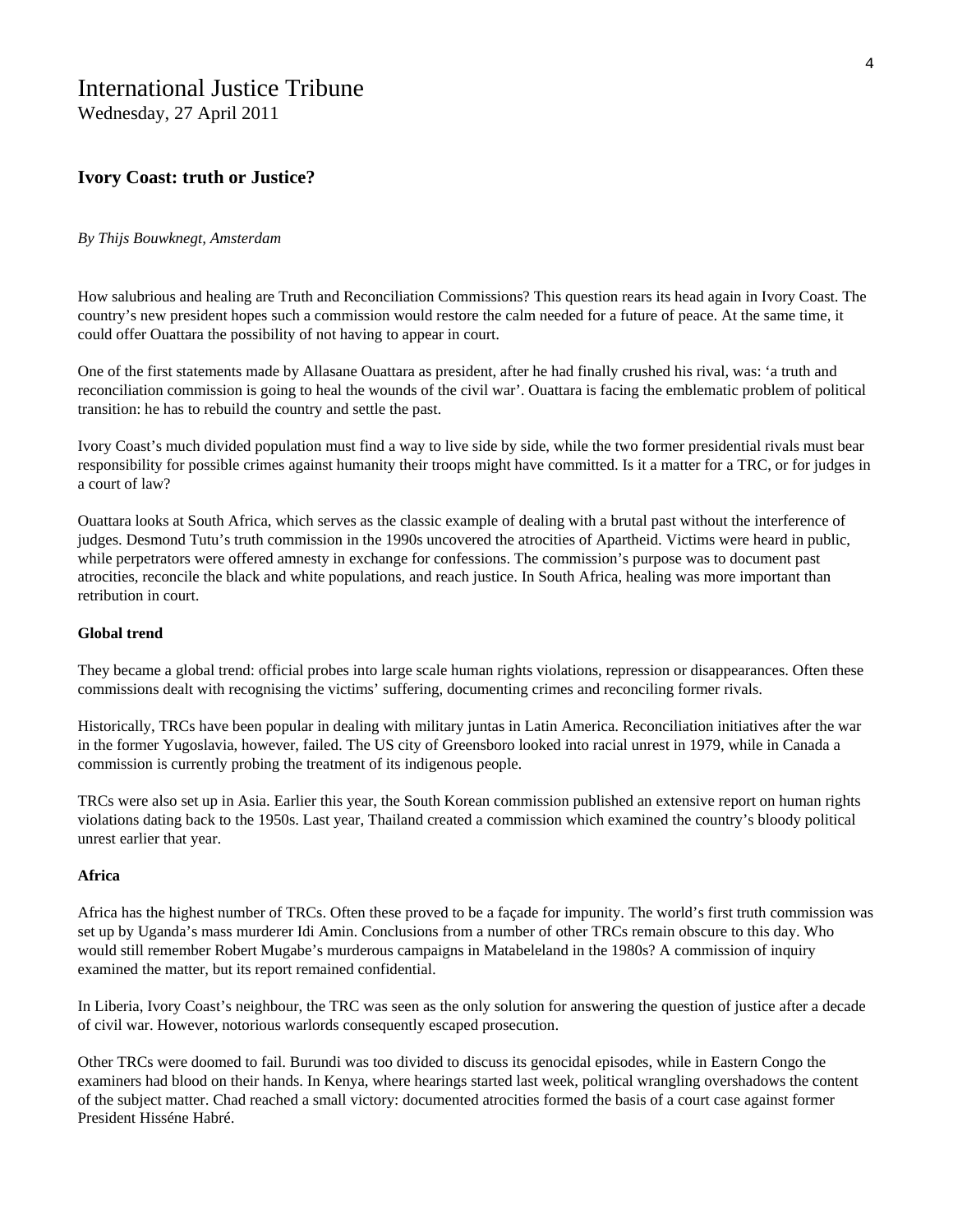#### **West-Africa**

Ouattara does not mention TRCs in the region. Yet West Africa has shown that it has the capacity for self reflection, albeit not as effective as that of Tutu's South African commission. Neighbouring Guinea announced an investigation in January into the mass killings and rapes at Conakry's largest stadium two years ago.

The TRC in Sierra Leone published a substantial report on child soldiers and blood diamonds, but reconciliation was hardly present. Potential perpetrators stayed away from the hearings, afraid of prosecution by the Special Court for Sierra Leone in Freetown. The report, 'Witness to Truth', is gathering dust as the cash-strapped government of Sierra Leone is unable to follow up on the report's recommendations.

Ouattara could reach out towards the east. In Ghana, efforts towards a TRC led to limited reparations to victims by a succession of corrupt regimes.

#### **ICC**

While Ouattara considers his options, the ICC prosecutor is looking over his shoulders. Luis Moreno Ocampo will point out to the new president that recent ethnic killings could not just be dealt with by truth commissions. Judges, preferably in Ivory Coast but otherwise in The Hague, must look into these crimes against humanity, the prosecutor said.

Truth commissions are good sources of material for prosecutors, but impunity is a taboo for Ocampo. His credo is that "one does not cancel out the other." Both Laurent Gbagbo and Ouattara are well aware of The Hague. Both men – Gbagbo already in 2003 and Ouattara a few weeks ago – have sent a letter to the ICC giving Ocampo the mandate to carry out an investigation.

And now we have to wait to see whether Ouattara could realise his concoction of truth, reconciliation and justice. Ivorians and the international community will closely watch his promises.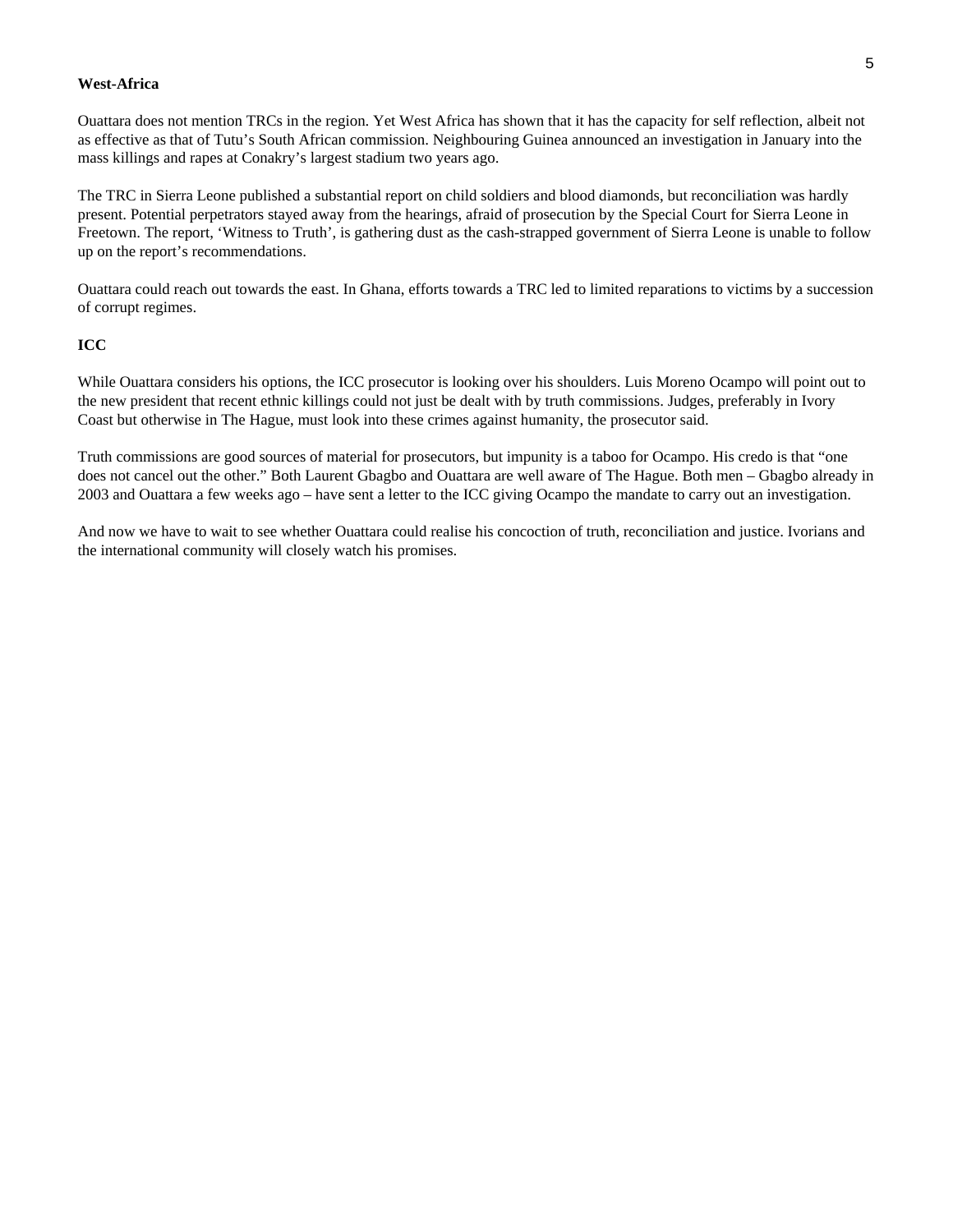Voice of America Tuesday, 26 April 2011

## **US Trial Begins for Man Accused in Rwandan Genocide**

A man accused of taking part in the 1994 Rwandan genocide is on trial in an immigration court in the United States.

Eighty-four-year-old Lazare Kobagaya is accused of playing a role in the atrocities, and then lying about it to obtain U.S. citizenship in 2006. Prosecutors say the trial is the first of its kind in the U.S. requiring proof of genocide.

Jury selection is taking place Tuesday in the central U.S. city of Wichita, Kansas.

Prosecutors say that during the immigration process, Kobagaya lied and said he lived in Burundi during the Rwandan genocide. The government says Kobagaya was actually directing attackers to kill hundreds of ethnic Tutsis.

About 50 foreign witnesses have been brought to Wichita to testify.

If convicted, Kobagaya's citizenship could be revoked and he could face deportation.

In 1994, Hutu extremists in Rwanda killed an estimated 800,000 Tutsis and moderate Hutus in a span of 100 days. Many of the top organizers have been tried and convicted by the International Criminal Tribunal for Rwanda.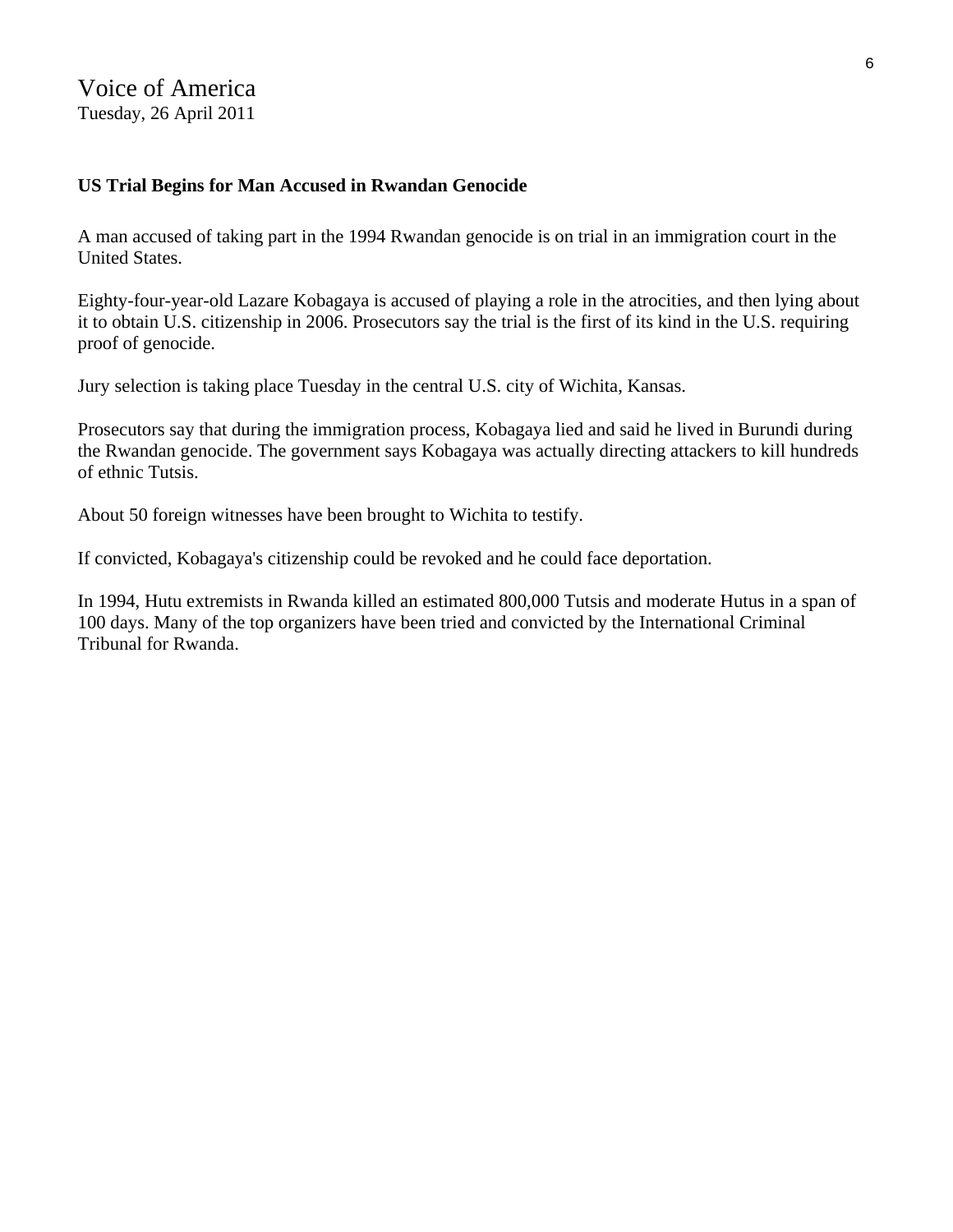## International Justice Tribune

Wednesday, 27 April 2011

## **First ICC trial to conclude**

The first trial at the International Criminal Court (ICC) is about to conclude. The last defence witness in the Lubanga trial ended his testimony on April 18th, for the most part in private session.

Thomas Lubanga Dyilo is on trial for conscripting and using child soldiers in his militia in the Democratic Republic of Congo in 2002-2003.

The trial, which began on January 26, 2009, has been plagued by delays and nearly ended before it began when prosecutors refused to turn over potentially exculpatory evidence to the defense.

After the trial got back on track, defense lawyers accused prosecutors of abuse of process by allegedly presenting false witnesses who claimed they were coached by prosecution intermediaries.

A final decision on the abuse of process charge will be included in the final judgment. The Trial Chamber scheduled oral arguments for August 25 and 26, 2011.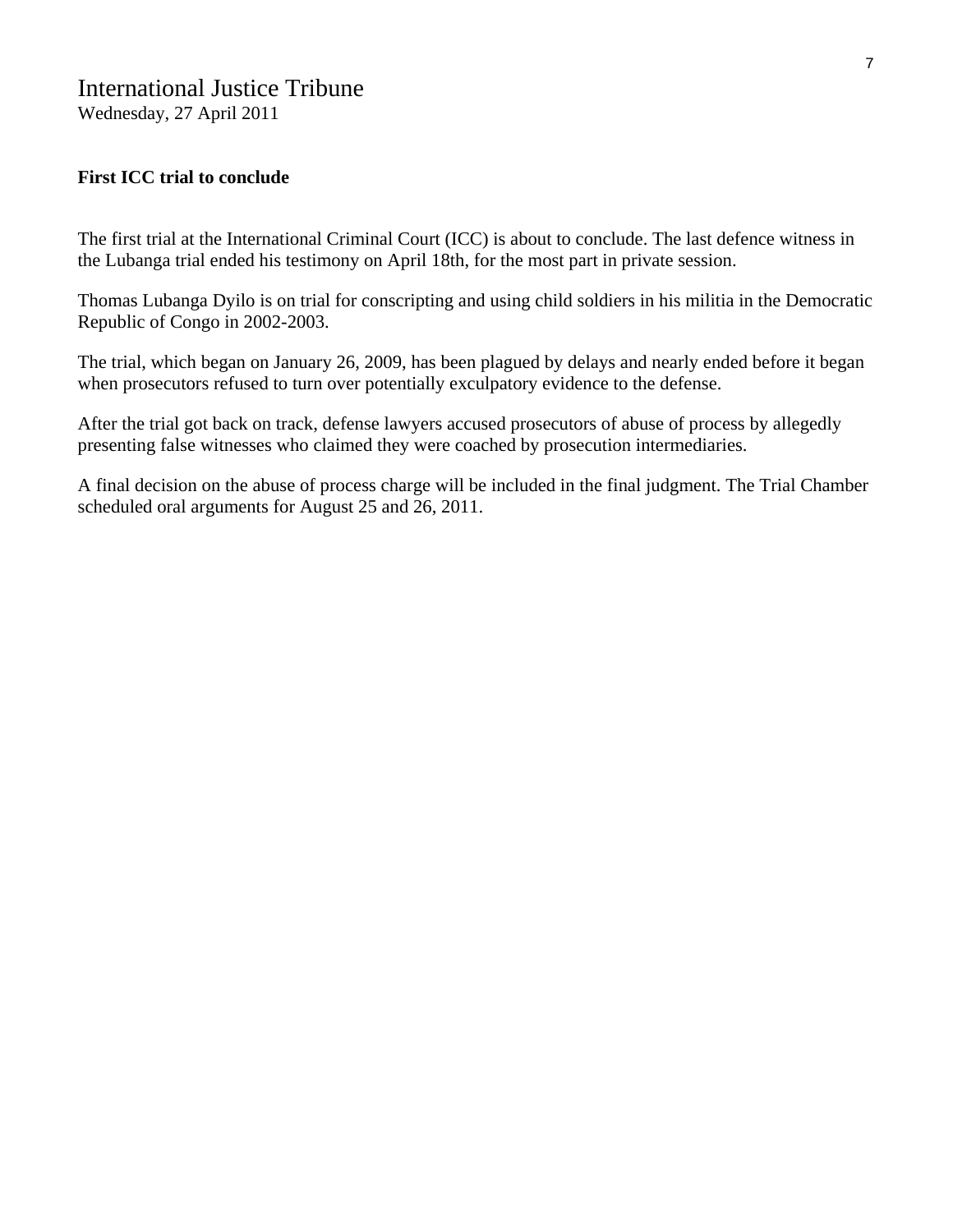# International Justice Desk

Sunday, 4 April 2011

## **The woes facing Kenya's truth commission**

By Claire Wachira, Nairobi

The Truth, Justice and Reconciliation Commission (TJRC) has begun its first public hearings in Northern and upper Eastern Kenya, where it has so far collected 3,474 statements.

Acting Chairperson Tecla Namachanja said the hearings would be rolled out nonstop across the country, until September, winding up in the Western and Mt Elgon regions.

She explained that the Commission would first conduct individual hearings, hearing the stories of victims and perpetrators; these would be followed by institutional hearings – to see how the country's institutions played a role; and finally the Commission will study events by theme.

"After the hearings in the Northern and upper Eastern regions we will move to Nairobi and Nyanza, Central and Rift Valley, lower Eastern and Coast, and then conclude in Western and Mt Elgon," she said.

The Commission has so far collected 20,000 statements across the country. Thirty percent of these came from women who told stories of sexual violation and economic marginalisation.

In other Public hearings at Wajir (Northern Kenya), the TJRC heard witnesses describe the events of the alleged February 1984 Wagalla massacre.

One of the witnesses, Bishar Ibrahim Ishmael, who was a government official at the time, said he identified the government and security officials who were at the airstrip where the killings are alleged to have taken place between 8th and 16th February 1984.

Bishar said that by 8th February 1984, about 2000 people had been rounded up at the airstrip and by the 16th , he estimated 5,000 people had been brought as far as Mandera. Bishar later recalls seeing two truckloads of dead people, being driven out of the airstrip.

Another witness Osman Nur Abdille, a humanitarian aid worker gave evidence in the form of photographs he took during the massacre.

"We posed as Red Cross humanitarian workers as we helped and took photos'' said Abdille.

The TJRC is expected to wind up its mandate in the last quarter of the year but, so far, it is still conducting public hearings into human rights abuses witnessed in the country between 1963 and early 2008, after which it will compile a final report and make recommendations.

## **Probe against Kenya Truth Commission chair to continue**

The woes facing the Kenya TJRC chair Bethwel Kiplagat are far from over.

The tribunal investigating his conduct has decided to proceed further.

Kiplagat is accused of conduct that "erodes and compromises" his credibility. It is alleged that his past is riddled with unethical practices and a lack of integrity.